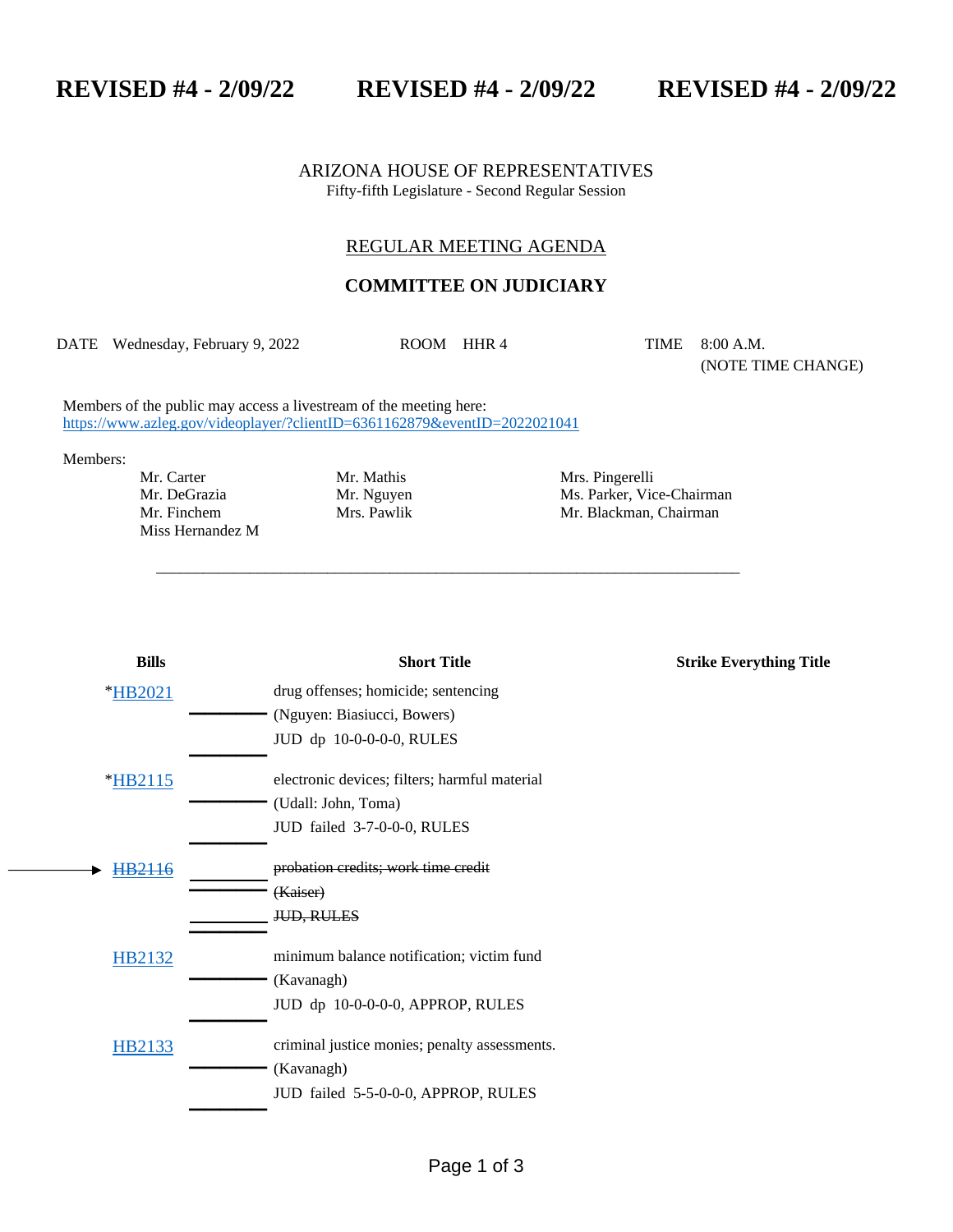| <b>Bills</b>         | <b>Short Title</b>                                        |
|----------------------|-----------------------------------------------------------|
| HB2160               | wrongful arrest; record clearance                         |
|                      | (Chávez: Blackman)                                        |
|                      | JUD, RULES                                                |
|                      |                                                           |
| HB2253               | asbestos claims; required information; liability.         |
|                      | (Grantham)                                                |
|                      | JUD dpa 10-0-0-0-0, RULES                                 |
| - HB <sub>2417</sub> | family court; ongoing training                            |
|                      | (Parker)                                                  |
|                      | <b>JUD, RULES</b>                                         |
|                      |                                                           |
| HB2447               | firearms; universities; community colleges; campus        |
|                      | (Nguyen: Biasiucci, Blackman, et al)<br><b>JUD, RULES</b> |
|                      |                                                           |
| <b>HB2449</b>        | care facilities; clergy visitation                        |
|                      | (Nguyen: Barton, Biasiucci, et al)                        |
|                      | JUD dpa 10-0-0-0-0, RULES                                 |
| *HB2507              | religious services; essential services                    |
|                      | (Toma: Biasiucci, Blackman, et al)                        |
|                      | JUD dp 6-4-0-0-0, RULES                                   |
|                      |                                                           |
| *HB2572              | DNA collection; testing; felony arrests                   |
|                      | (Blackman: Payne)                                         |
|                      | <b>JUD, RULES</b>                                         |
|                      | alternative prosecution; diversion; fund;                 |
|                      | appropriation                                             |
|                      | (Blackman)                                                |
|                      | <b>JUD, APPROP, RULES</b>                                 |
| HB2574               | landlord tenant; termination; technical correction        |
|                      | (Blackman)                                                |
|                      | <b>JUD, RULES</b>                                         |
| HB2592               | juror compensation; superior court; appropriation.        |
|                      | (Carter: Blackman, Diaz, et al)                           |
|                      | <b>JUD, APPROP, RULES</b>                                 |
| HB2604               | commission; review of laws                                |
|                      | (Bolick: Blackman)                                        |
|                      | <b>JUD, RULES</b>                                         |
|                      |                                                           |